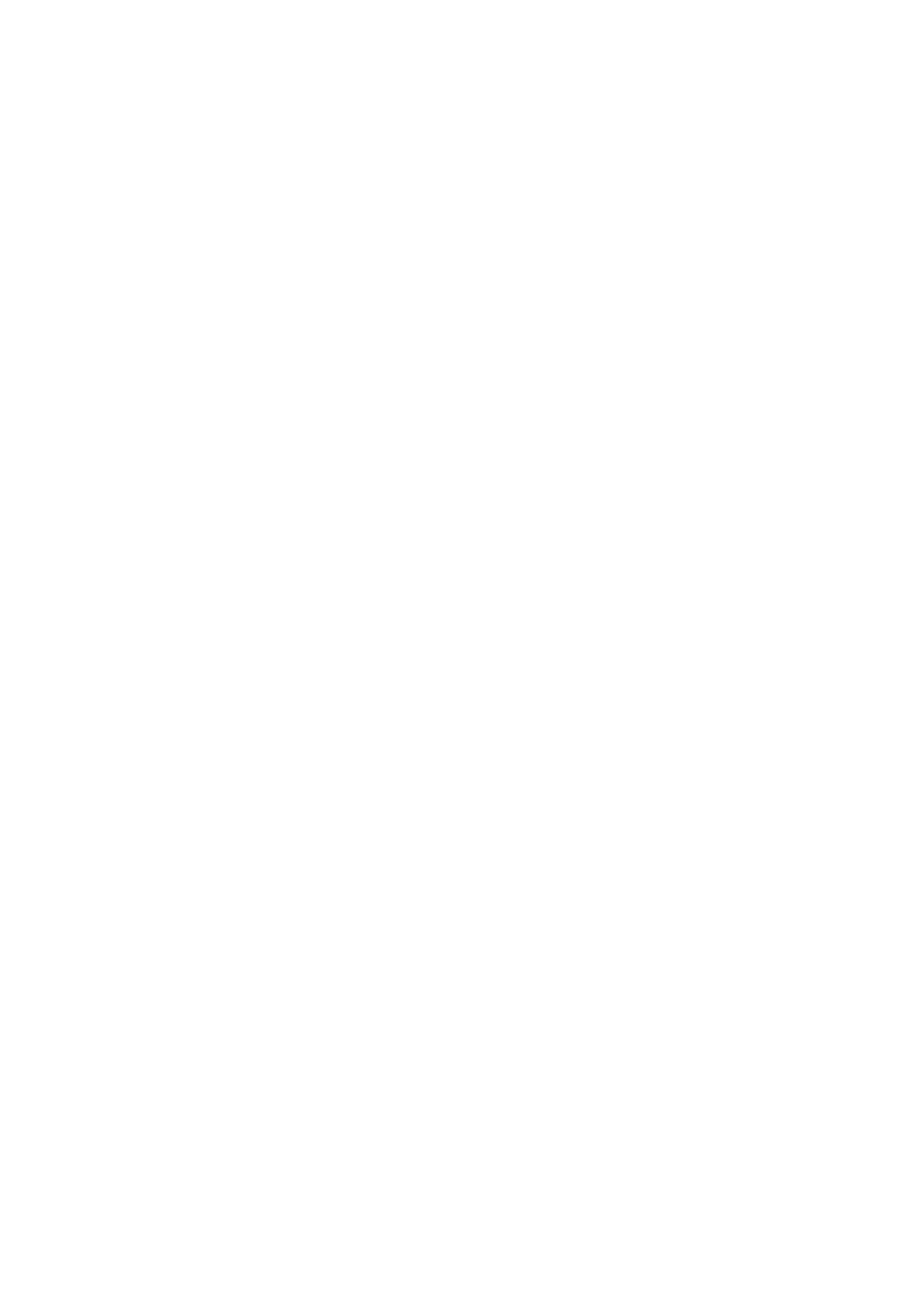

## **1 Welcome**

Kua uru mai a hau kaha, a hau maia, a hau ora, a hau nui, Ki runga, ki raro, ki roto, ki waho Rire, rire hau…pai marire

Translation (non-literal) - Rama Ormsby Let the winds bring us inspiration from beyond, Invigorate us with determination and courage to achieve our aspirations for abundance and sustainability Bring the calm, bring all things good, bring peace… good peace.

## **2 Apologies**

There were no apologies.

# **3 Declaration of Interest**

There were no declarations of interest.

# **4 Confirmation of Minutes**

Resolution number WHK/2022/60

MOVED by Chairperson C Handley, seconded by Member B Upchurch:

#### **That the Waiheke Local Board:**

**a) confirm the minutes of its ordinary meeting, held on Wednesday, 27 April 2022, as true and correct.**

**CARRIED**

## **5 Leave of Absence**

There were no leaves of absence.

#### **6 Acknowledgements**

There were no acknowledgements.

# **7 Petitions**

There were no petitions.

#### **8 Deputations**

There were no deputations as this is an extraordinary meeting as part of a Special Consultative Process

#### **9 Public Forum**

There was no public forum as this is an extraordinary meeting as part of a Special Consultative Process